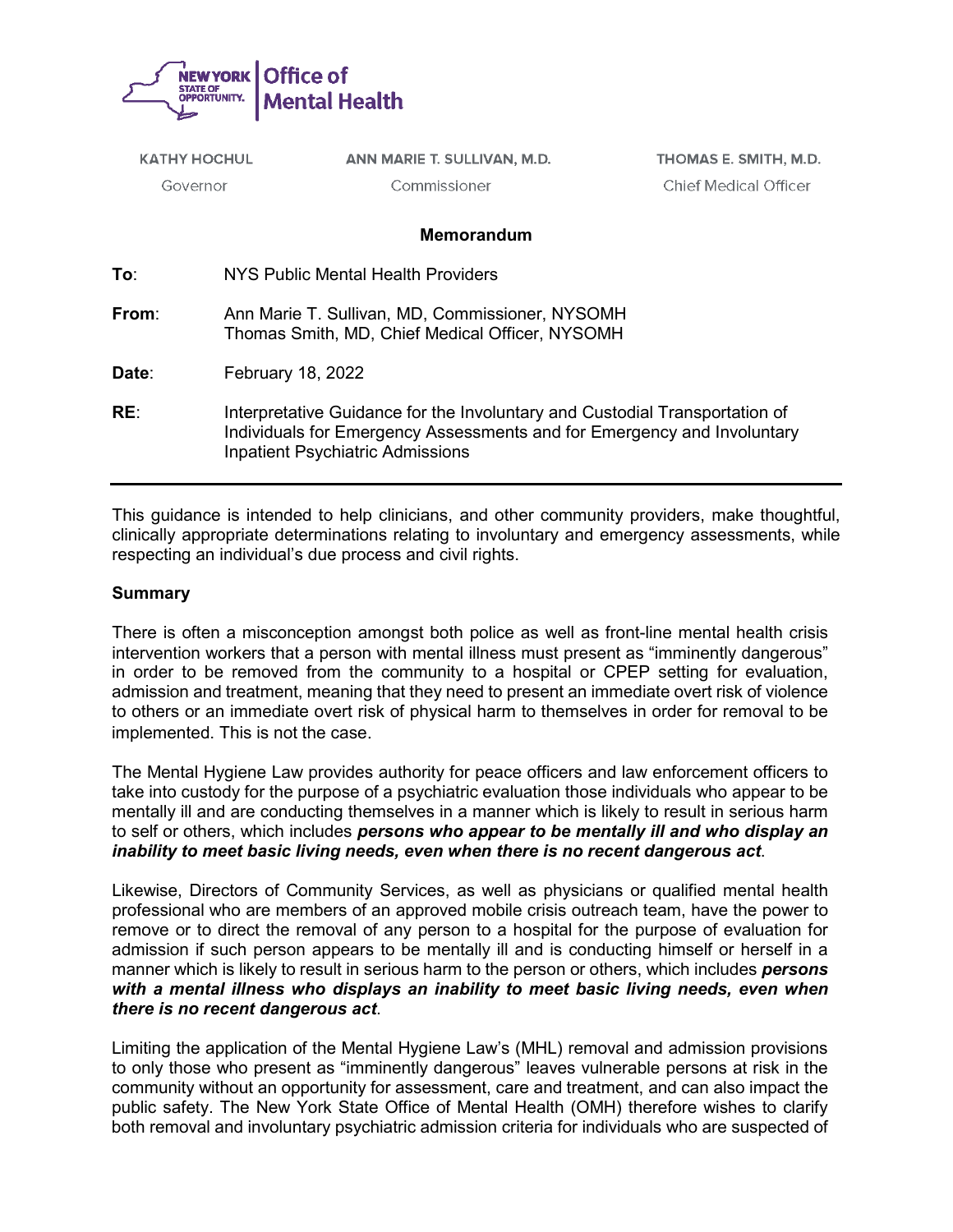having a mental illness who may not be considered imminently dangerous. Article 9 of the Mental Hygiene Law provides the statutory framework for these provisions, and relevant statutes are summarized within this guidance. For additional clarification, OMH has provided caselaw summaries to provide examples of the practical application of these statutes.<sup>[1](#page-1-0)</sup>

### **Background**

 $\overline{a}$ 

Homelessness in New York City has reached the highest levels since the Great Depression; in October [2](#page-1-1)021, there were over 48,000 homeless individuals in NYC homeless shelters.<sup>2</sup> One third of homeless individuals suffer from a serious mental illness; the numbers are even higher for homeless single adults.<sup>[3](#page-1-2)</sup> Chronically homeless individuals with serious mental illness often have symptoms and cognitive difficulties that further contribute to difficulties accessing treatment and housing resources, placing them at higher risk for poor outcomes including harm to themselves or others.

Involuntary and emergency admissions are governed by New York State laws, regulations issued by OMH, and judicial decisions issued by courts in NYS that interpret those laws and regulations.

- The primary body of laws that govern Involuntary and Emergency Admissions is [Article](https://www.nysenate.gov/legislation/laws/MHY/TBA9) 9 of the Mental [Hygiene](https://www.nysenate.gov/legislation/laws/MHY/TBA9) Law.
- OMH's regulations are set forth in Title 14 of New York Codes, Rules and [Regulations.](https://govt.westlaw.com/nycrr/Browse/Home/NewYork/NewYorkCodesRulesandRegulations?guid=I51da81c0ac3d11dd9f72c1eb90efe723&originationContext=documenttoc&transitionType=Default&contextData=(sc.Default))
- There have been a number of important judicial decisions that help define criteria for admission; citations to some of these decisions are included below.

### **I. Serious Harm to Self or Others**

Under the authority of MHL §§9.37, 9.41 & 9.45, and current case law, police and peace officers have the ability, and with respect to §§9.37 & 9.45 the duty, to take into custody for the purpose of a psychiatric evaluation those individuals who appear to be mentally ill and are conducting themselves in a manner which is likely to result in serious harm to self or others. MHL §9.59 confers statutory immunity from liability to police officers, peace officers, and EMTs, for non-motor vehicle related injuries and death allegedly incurred in the course of such removal, absent gross negligence.

In *Matter of Scopes*, the Appellate Division's Third Department ruled that in order to satisfy substantive due process requirements, "the continued confinement of an individual must be based upon a finding that the person to be committed poses a real and present threat of substantial harm to himself or others," but that such a finding does not require proof of a recent overtly dangerous act.<sup>[4](#page-1-3)</sup>

<span id="page-1-0"></span><sup>1</sup> This guidance is intended to provide a synopsis of relevant caselaw and statutory authority and is not meant to constitute legal advice. This guidance memorandum should therefore not be construed as OMH providing legal advice or be relied on as legal authority. All providers should consult their own legal counsel

<span id="page-1-1"></span> $2$  Coalition for the Homeless. Basic Facts About Homelessness. January 2022. Accessed January 21, 2022 https://www.coalitionforthehomeless.org/basic-facts-about-homelessness-new-york-city/

<span id="page-1-2"></span><sup>&</sup>lt;sup>3</sup> Shan LA and Sandler M. (2019). Addressing the Homelessness Crisis in New York City: Increasing Accessibility for Persons with Severe and Persistent Mental Illness. Columbia Social Work Review, 14(1), 50–58. https://doi.org/10.7916/cswr.v14i1.1856

<span id="page-1-3"></span><sup>4</sup> *Matter of Scopes v. Shah,* 59 A.D.2d 203, 398 N.Y.S.2d 911 (N.Y. App. Div. 1977).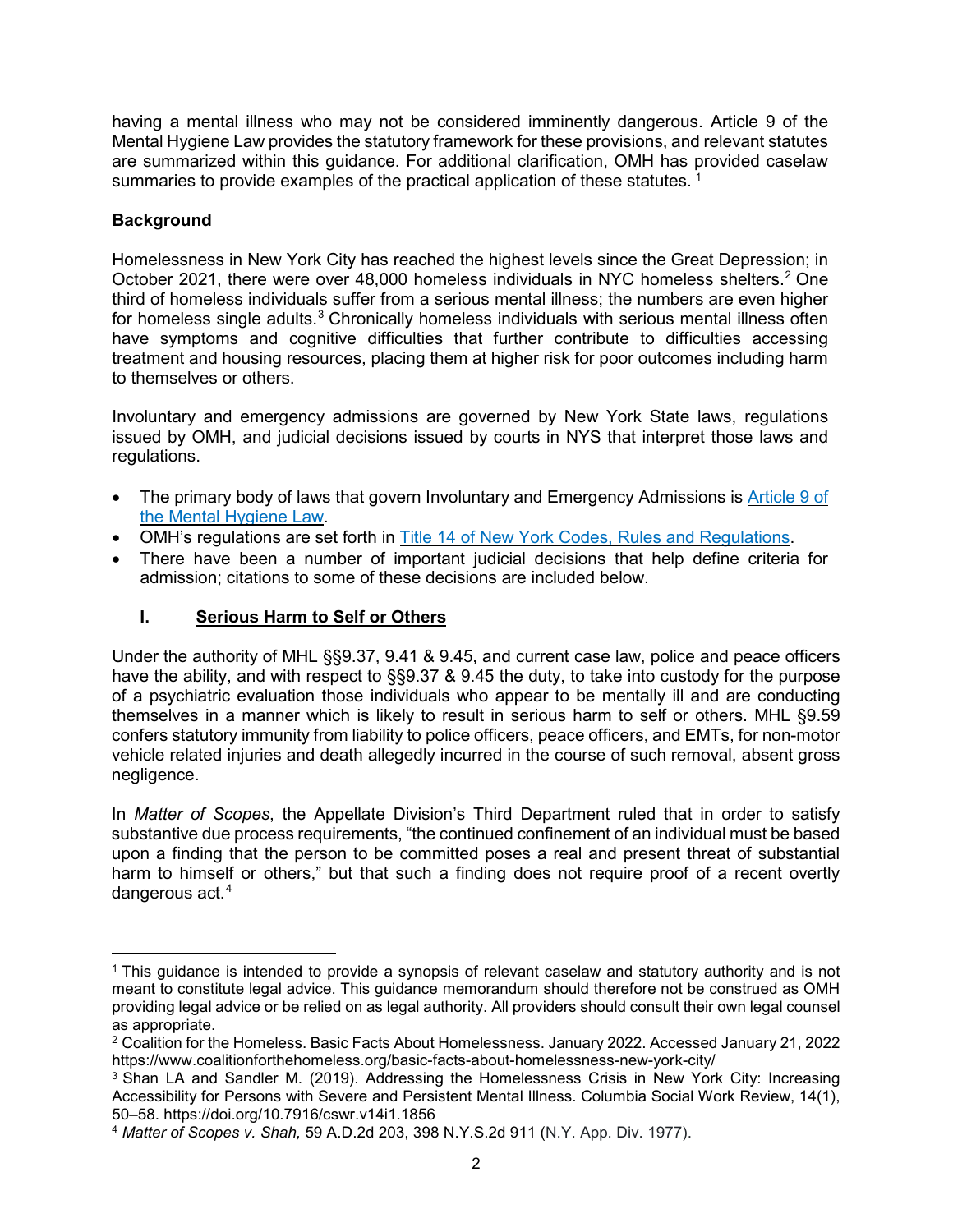The Appellate Division's First Department, in *Boggs v. Health Hospitals Corp.*, held that a person's inability to meet their basic living needs was sufficient to establish dangerousness to self, thereby meeting the involuntary admission standard that the person appears to be mentally ill and is conducting himself or herself in a manner which is likely to result in serious harm to the person or others. In that case, Ms. Brown, aka Billy Boggs, was homeless and was allegedly living on a sidewalk grate in winter, running into traffic, making verbal threats to passersby, tearing up and urinating on money that passersby gave her, and covering herself in her own excrement. On January 15, 1988, a state supreme court justice ruled that Bellevue Hospital could not forcibly medicate Ms. Brown and ordered her released from hospitalization, in part because although she was mentally ill, her behavior was not deemed by the court to be obviously and immediately dangerous to anyone. The case was appealed, and the appellate court ruled that Ms. Boggs' behavior met the standard for involuntary admission as she was unable to meet her needs for food, clothing, and shelter, which was deemed sufficient to establish dangerousness to oneself.<sup>[5](#page-2-0)</sup>

Further cases followed and applied the same standard as found in *Boggs* and it is now well settled  $\text{law}^6$  $\text{law}^6$  that an inability to meet one's need for food, clothing or shelter is sufficient to establish dangerousness to self for purposes of removal from the community for assessment and involuntary admission.

# <span id="page-2-2"></span>**II. Mechanisms for Removal from the Community**

MHL §§9.37, 9.41, 9.45 and 9.58, combined with the established *Bogg*s standard in case law, provide the authority to remove and hospitalize people who appear to have mental illness and present a danger to themselves due to substantial self-neglect, with evidence of a recent overt dangerous act not being necessary.

# **MHL Section 9.37**

Subsection (d) of MHL §9.37 provides that upon the written request of a director of community service or their designee, it shall be the duty of peace officers, when acting pursuant to their special duties, or police officers who are members of the state police or an authorized police department or sheriff's department, to take into custody and transport any such person (for whom there is an application for involuntary admission pursuant to this section) as requested and directed by such director or designee. Ambulance services are also authorized to transport such individuals.

# **MHL Section 9.41**

Any law enforcement officer may take into custody for an evaluation any person who appears to be mentally ill and is conducting himself or herself in a manner which is likely to result in serious harm to the person or others. Likelihood of serious harm includes: attempts/threats of suicide or self-injury; threats of physical harm to others; or other conduct demonstrating that the person is dangerous to him or herself, including a person's refusal or inability to meet his or her essential need for food, shelter, clothing or health care, provided that such refusal or inability is likely to result in serious harm if there is no immediate hospitalization.

<span id="page-2-0"></span> $\overline{a}$ <sup>5</sup> *Boggs v. Health Hosps. Corp.*, 132 A.D.2d 340, 523 N.Y.S.2d 71 (N.Y. App. Div. 1987).

<span id="page-2-1"></span><sup>6</sup> *In re Application of Consilvio v. Diane W.,* 269 A.D.2d 310, 703 N.Y.S.2d 144 (N.Y. App. Div. 2000), *In re Carl C*., 126 A.D.2d 640, 511 N.Y.S.2d 144 (N.Y. App. Div. 1987).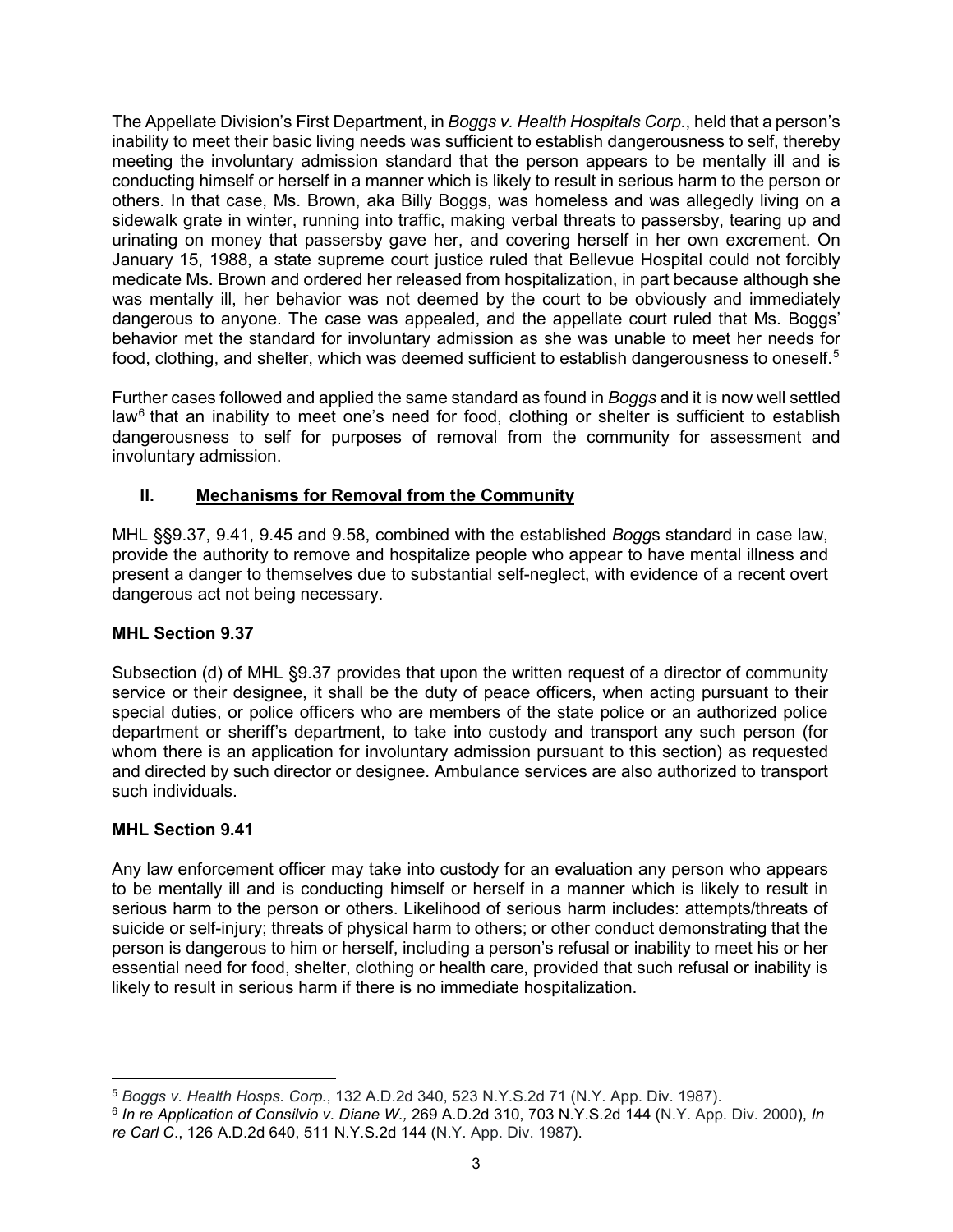#### **MHL Section 9.45**

A director of community services or their designee has the power to direct the removal of any person for an evaluation if any authorized individual reports that such a person has a mental illness for which immediate care and treatment in a hospital is appropriate and which is likely to result in serious harm to himself or herself or others. Authorized reporters include the following: licensed physician, licensed psychologist, registered nurse, or licensed social worker providing treatment, police/peace officer, spouse, child, parent, adult sibling, legal guardian, and supportive or intensive case manager. Peace officers, when acting pursuant to their special duties, or police officers must assist in taking into custody and transporting any such person.

### **MHL Section 9.58**

A physician or qualified mental health professional who is a member of an approved mobile crisis outreach team shall have the power to remove or to direct the removal of any person to a hospital approved by the Commissioner for the purpose of evaluation for admission if such person appears to be mentally ill and is conducting himself or herself in a manner which is likely to result in serious harm to the person or others.

#### **III. Involuntary and Emergency Admissions**

Admission Standards:

- *A person with a mental illness who displays an inability to meet basic living needs meets the involuntary admission standard for dangerousness to self.* The individual is conducting himself or herself in a manner which is likely to result in serious harm to the individual or others.
- *A person with a mental illness can meet criteria for involuntary admission even when there is no recent dangerous act.* Courts have found that evaluating psychiatrists may consider an individual's entire history when determining if an individual needs involuntary admission.

The following provisions of the MHL are applicable to involuntary and emergency admissions and are subject to the *Boggs* and *Scopes* standards previously discussed.

### **Involuntary Admissions on Medical Certification ("2PC")**

MHL §9.27 sets the standard for involuntary admissions by medical certification (also called a "9.27" or a "2PC") which may be utilized in psychiatric hospital settings, psychiatric emergency rooms and comprehensive psychiatric emergency programs at the point of admission. Under this statute, individuals can potentially be held for up to 60 days, although the patient, a friend or relative, or the Mental Hygiene Legal Service may request a court hearing to contest the involuntary retention at any time during such period.

As per statute, to be involuntarily hospitalized, an individual must have:

"a mental illness<sup>[7](#page-3-0)</sup> for which care and treatment as a patient in a hospital is essential to such

<span id="page-3-0"></span> $\overline{a}$ <sup>7</sup> The term "Mental Illness" is defined in MHL§ 1.03 as "an affliction with a mental disease or mental condition which is manifested by a disorder or disturbance in behavior, feeling, thinking, or judgment to such an extent that the person afflicted requires care, treatment and rehabilitation."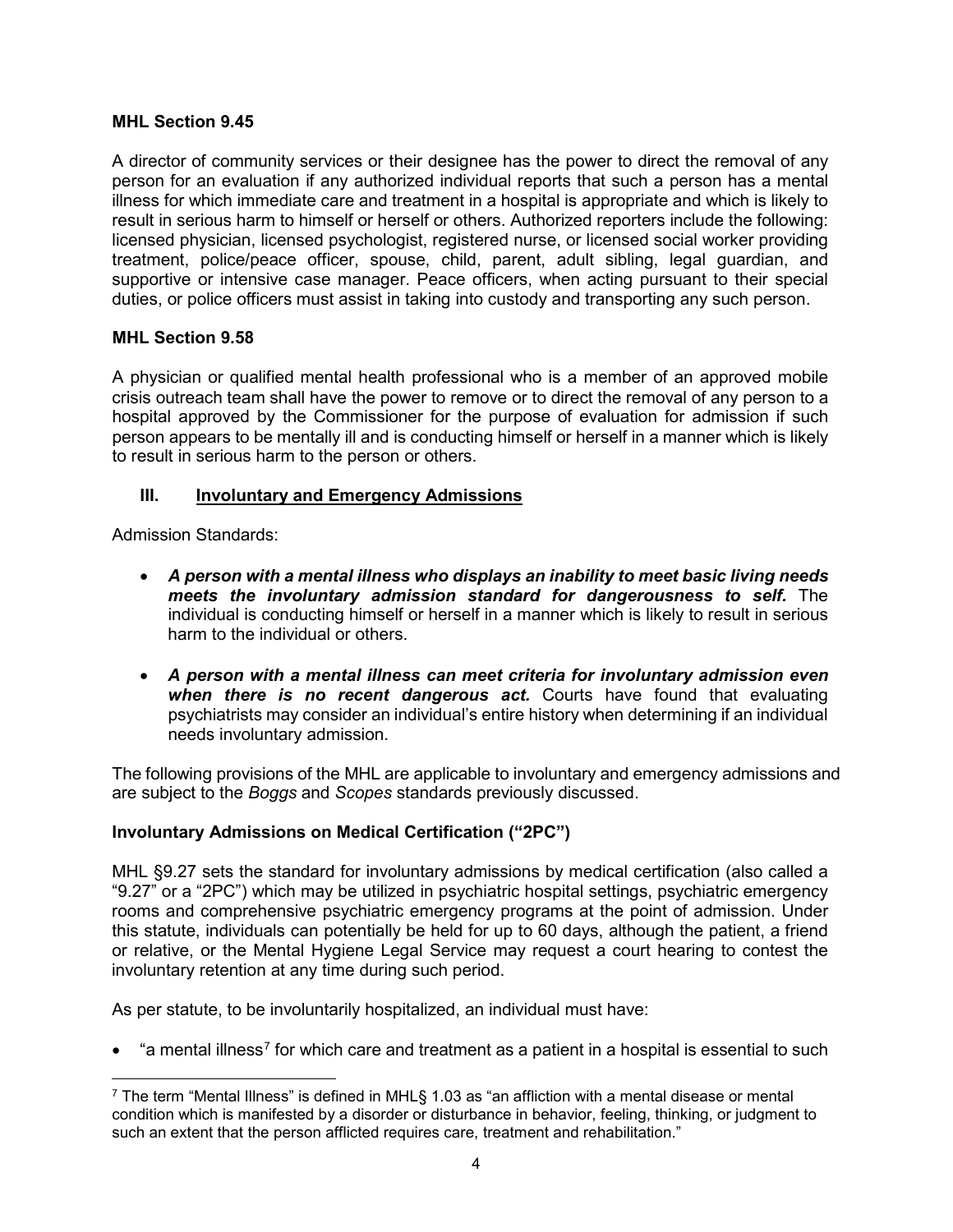person's welfare and whose judgment is so impaired that he is unable to understand the need for such care and treatment." (MHL §9.01 and §9.27)

Court decisions have further clarified these requirements. For instance, the Appellate Division's Second Department held in the *Matter of Harry M* that involuntary admissions must be based on a finding that the individual is dangerous, but also that dangerousness is not solely determined based upon whether an individual is expressing suicidal or homicidal ideation. [8](#page-4-0) The Court was clear that involuntary admissions were permissible for individuals "whose mental condition manifests itself in a neglect or refusal to care for themselves which presents a real threat of substantial harm to their well-being." *Patients can meet criteria for involuntary admission even when there is no recent dangerous act.* Courts have found that evaluating psychiatrists may consider an individual's whole history when determining if an individual needs involuntary admission. [9](#page-4-1),[10](#page-4-2)

The following are examples of individuals who would meet criteria for involuntary admission on medical certification<sup>11</sup>:

- Patient A, who has a history of bipolar disorder and four prior psychiatric admissions, was brought to a medical emergency department (ED) where she was found to be acutely agitated by the consulting psychiatrist. She removed all her clothes, required several rounds of emergent intramuscular medications, and four-point restraints for agitated behavior. The consulting psychiatrist documented that Patient A had paranoia, poor impulse control, was unable to care for her basic needs, and was therefore a potential danger to herself.<sup>[12](#page-4-4)</sup>
- Patient B is a 43-year-old woman with schizoaffective disorder. When unmedicated, she walks onto busy roads and preaches to the passing cars. She has had numerous prior admissions where the religious preoccupations improve, but she always discontinues treatment upon discharge and resumes this activity, which places her in serious danger of being hit by a car. Patient B consistently denies suicidal ideation. Patient B also refuses to engage in planning on how to obtain food and shelter and is insistent on being discharged to a shelter. [13](#page-4-5)
- Patient C is a 40-year-old woman who is street homeless and has lived outside a restaurant in Manhattan for the last year. A homeless outreach team has observed her steadily deteriorate and become increasingly disheveled, malodorous, and malnourished. The outreach social worker observed Patient C urinate and defecate on the street, tear up money given to her by people walking by, and become increasingly verbally aggressive, including shouting racial slurs and other obscenities at pedestrians and delivery workers. The mobile crisis team staff are worried she will be assaulted because of her behavior.<sup>5</sup>
- Patient D is a 23-year-old with a prior diagnosis of anorexia nervosa. She was admitted with a weight of 52 lbs (normal for her height would be 100 lbs). Patient D continued to restrict caloric intake and intermittently became hyponatremic from polydipsia in an effort to show weight increase without eating. Patient D showed extreme difficulty gaining insight into the

 $\overline{a}$ <sup>8</sup> *Matter of Harry M*, 96 A.D.2d 201, 468 N.Y.S.2d 359 (N.Y. App. Div. 1983).

<span id="page-4-1"></span><span id="page-4-0"></span><sup>9</sup> *Boggs v. Health Hosps. Corp.*, 132 A.D.2d 340, 523 N.Y.S.2d 71 (N.Y. App. Div. 1987).

<sup>10</sup> *Matter of Seltzer v. Hogue*, 187 A.D.2d 230, 594 N.Y.S.2d 781 (N.Y. App. Div. 1993).

<span id="page-4-3"></span><span id="page-4-2"></span><sup>&</sup>lt;sup>11</sup> While these examples are derived from the cited published caselaw, some of the facts may have been altered in this guidance for narrative purposes.

<span id="page-4-4"></span><sup>12</sup> *Rueda v. Charmaine D.*, 17 N.Y.3d 522, 958 NE 2d 106, 934 N.Y.S.2d 72 (2011).

<span id="page-4-5"></span><sup>13</sup> *Matter of Yvette S.*, 163 Misc.2d 902, 622 N.Y.S.2d 879 (Sup. Ct, Queens Cnty. 1995).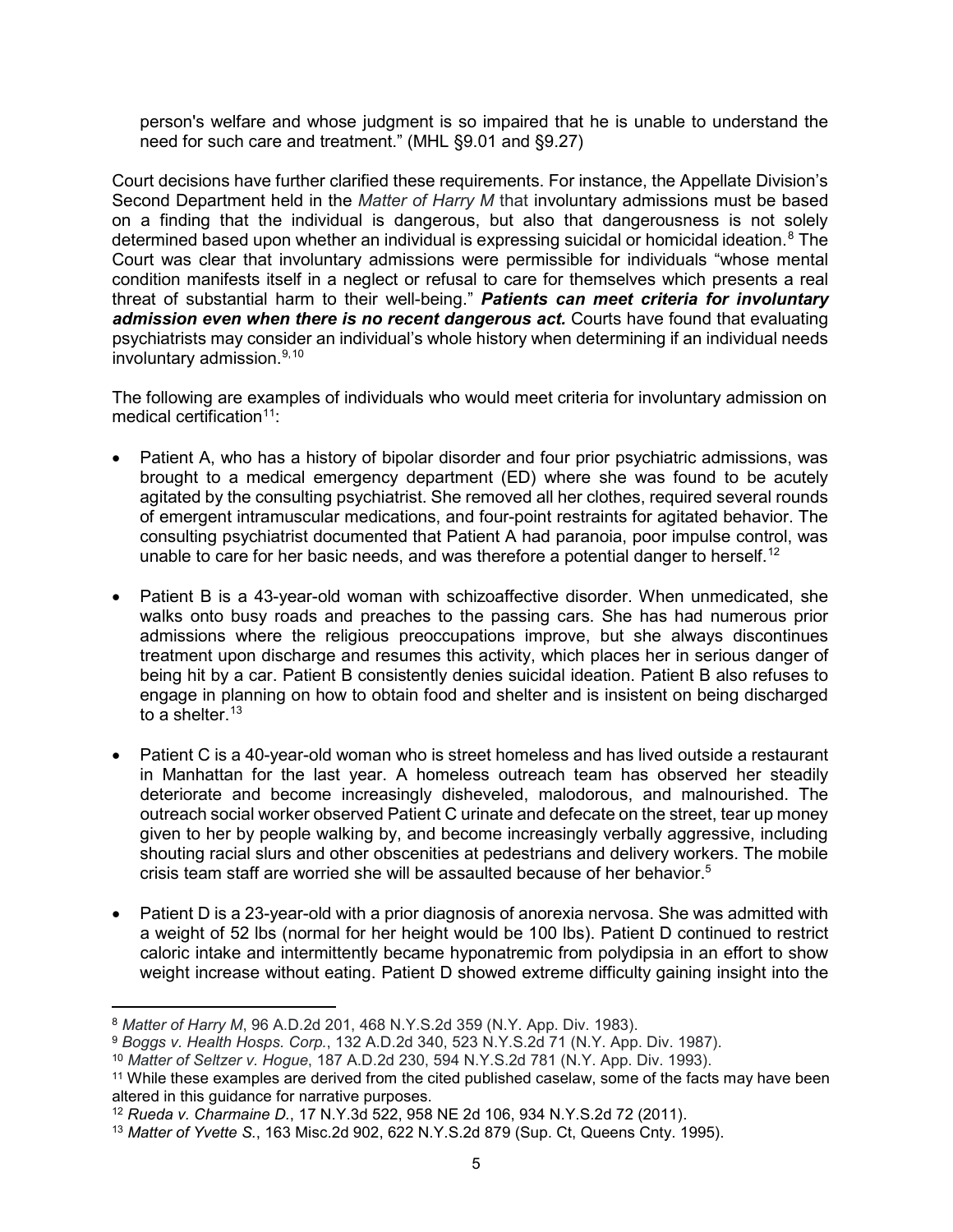dangerousness of her behavior and remained resistant to psychotherapeutic or pharmacologic treatment, even though she gained weight and was placed on fluid restriction in the structured unit milieu. Her treating psychiatrist was concerned that without a controlled environment that could impose fluid restrictions and further treatment, Patient D could experience cerebral edema and die.<sup>[14](#page-5-0)</sup>

- Patient E is a 48-year-old man with bipolar disorder and several prior psychiatric admissions who was brought to the ED for treatment of severe hand injuries that required amputation of his left hand and three fingers on his right hand. Five days prior, he had allowed a large firecracker to explode in his hands and did not seek treatment until a family member found him and called 911. The need to amputate resulted from the patient's delay in seeking medical treatment. Two days after the surgery, he eloped from the hospital and was later brought back by police. He was transferred to the hospital's psychiatric unit where he remained irritable, labile, easily agitated, pressured, intrusive, and had disorganized speech. No suicidal ideation or intent was present. [15](#page-5-1)
- Patient F is a veteran with a history of traumatic brain injury, schizophrenia, and substance use disorder (cocaine, heroin, PCP, cannabinoids, alcohol, and LSD) who was brought to a CPEP by the police with threatening behavior. Patient F has a 30-year history of extensive prior involuntary admissions and incarcerations for threatening and destructive behavior and shows no insight into having any mental illness or substance use disorders. He previously improved on treatment with lithium and chlorpromazine, but today is not on any medications. He also has a history of immediately discontinuing treatment and relapsing on substances upon discharge from psychiatric hospitals. While currently Patient F denies any suicidal and homicidal ideation, he has a history of masturbating in public, crouching between parked cars and jumping into traffic, siphoning gasoline from cars and using it to light newspapers on fire under other cars, and a history of assaulting and injuring an older woman. He has a prior admission for when Patient F threw a 150lb bench through a neighbor's windshield, bending the frame and breaking the steering system of the car.<sup>[16](#page-5-2)</sup>

### **Emergency Admission for Immediate Observation, Care, and Treatment**

MHL §9.39 sets the standard for emergency psychiatric hospitalization (also called a "9.39" or a "1PC"). Individuals alleged to have a mental illness can be held for up to 14 days under this statute for observation, care and treatment. An emergency admission under MHL §9.39 requires that the individual alleged to have a mental illness has engaged in a recent overt dangerous act or behavior and the individual must present either:

- A "substantial risk of physical harm to himself as manifested by threats of or attempts at suicide or serious bodily harm or other conduct demonstrating that he is dangerous to himself," OR
- A "substantial risk of physical harm to other persons as manifested by homicidal or other violent behavior by which others are placed in reasonable fear of serious physical harm." (MHL §9.39)

 $\overline{a}$ <sup>14</sup> *Matter of Paulina D.*, 104 A.D.3d 883, 961 N.Y.S2d 320 (N.Y. App. Div. 2013).

<span id="page-5-1"></span><span id="page-5-0"></span><sup>15</sup> *New York City Health & Hosps. Corp. v. Brian H.*, 51 A.D.3d 412, 857 N.Y.S.2d 530 (N.Y. App. Div. 2008).

<span id="page-5-2"></span><sup>16</sup> *Seltzer v. Hogue*,187 A.D.2d 230, 594 N.Y.S.2d 781 (N.Y. App. Div. 1993)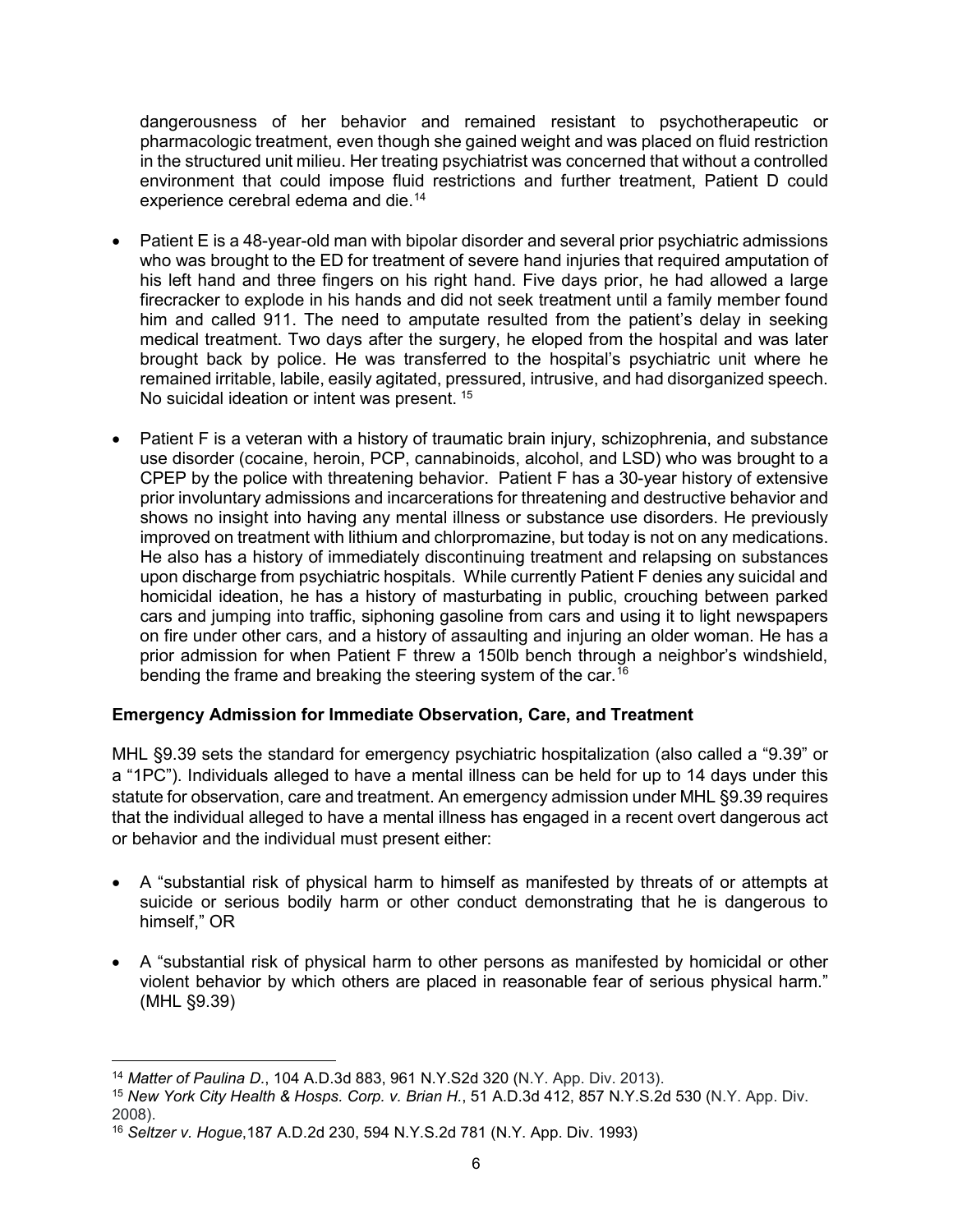#### *However, a substantial inability to provide for one's basic needs because of a mental illness can be considered conduct demonstrating that a person is dangerous to themselves.*

Examples of individuals who may meet criteria for an emergency psychiatric admission include:

- Patient W is a 19-year-old brought to the ED by police after yelling and shaking their fists at several customers in a supermarket. Patient W also pushed over a shopping cart, damaged products, and tried to break a display case.
- Patient X is an 87-year-old who was brought to the ED by his son after the son found a suicide note. Patient X recently gave away his money to charity and bought a gun.
- Patient Y is a 40-year-old with schizophrenia who has disengaged from care. Patient Y was brought to the ED by EMS with hypothermia because he was grossly disorganized and unable to locate shelter despite the freezing cold weather.
- Patient Z is 38-year-old with schizoaffective disorder. She is convinced N, an acquaintance, is a spy from the devil and Patient Z plans to "exorcise N from the earth." Patient Z has purchased a gun and has been carrying it in the event she runs into N.

# **Emergency Admission to a Comprehensive Psychiatric Emergency Program**

MHL §9.40 provides for emergency admission to a comprehensive psychiatric emergency program (CPEP). Emergency admission to a CPEP uses the same standard as a MHL §9.39 emergency admission but differs in that individuals may only be held for observation, care and treatment for up to a maximum of 72 hours under this statute and upon the expiration of such time the individual must be discharged or else converted to MHL §§9.27 or 9.39.

The following is a hypothetical based upon caselaw of an individual who would meet criteria for an emergency admission:

• An individual was brought to a CPEP by EMS after a series of provoked verbal and physical altercations with another tenant in their housing development. The individual was interviewed by a medical student and subsequently by a doctor with the medical student present. Based upon the second interview, the doctor determined that the individual had demonstrated poor judgment and that this judgment combined with grandiosity could be a sign of [hypomania,](https://1.next.westlaw.com/Link/Document/FullText?entityType=disease&entityId=Ic0f702e8475411db9765f9243f53508a&originationContext=document&transitionType=DocumentItem&contextData=(sc.Default)&ppcid=1165b5f84b82430d987b78b7999d2435) which the doctor believed was a potentially dangerous condition if untreated that interfered with the ability to engage in the community in a safe way. The attending psychiatrist then interviewed the individual and reviewed the medical chart and collateral sources. The attending psychiatrist concluded that the individual exhibited poor judgment and potentially aggressive and violent verbal and physical behavior and as such, should be held for further observation under MHL § 9.40. Upon further interviews and observations, the individual was converted to a MHL § 9.39 status. The court found that the doctors' diagnoses, actions, and subsequent determinations under [MHL](https://1.next.westlaw.com/Link/Document/FullText?findType=L&pubNum=1000105&cite=NYMHS9.40&originatingDoc=I0c92db5035e811df9988d233d23fe599&refType=LQ&originationContext=document&transitionType=DocumentItem&ppcid=1165b5f84b82430d987b78b7999d2435&contextData=(sc.RelatedInfo)) §§ [9.40](https://1.next.westlaw.com/Link/Document/FullText?findType=L&pubNum=1000105&cite=NYMHS9.40&originatingDoc=I0c92db5035e811df9988d233d23fe599&refType=LQ&originationContext=document&transitionType=DocumentItem&ppcid=1165b5f84b82430d987b78b7999d2435&contextData=(sc.RelatedInfo)) and [9.39](https://1.next.westlaw.com/Link/Document/FullText?findType=L&pubNum=1000105&cite=NYMHS9.39&originatingDoc=I0c92db5035e811df9988d233d23fe599&refType=LQ&originationContext=document&transitionType=DocumentItem&ppcid=1165b5f84b82430d987b78b7999d2435&contextData=(sc.RelatedInfo)) did not fall substantially below accepted medical standards.<sup>[17](#page-6-0)</sup>

<span id="page-6-0"></span> $\overline{a}$ <sup>17</sup> *Kraft v. City of NY*, 696 F.Supp.2d 403 (2010).